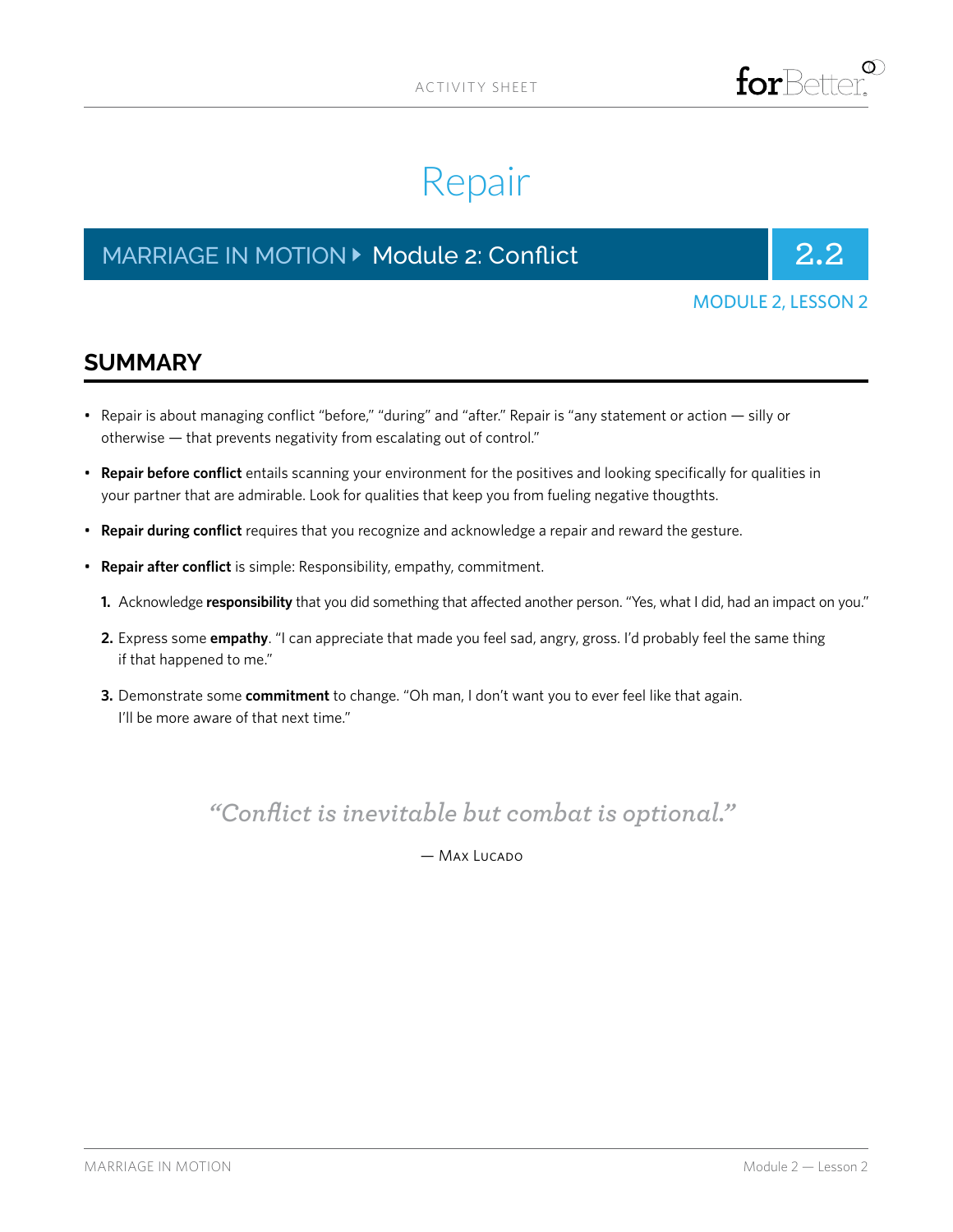## **ACTIVITIES**

This lesson is about three ways to prioritize repair as a way to mitigate the power and pain of conflict. Repair is about managing conflict BEFORE, DURING and AFTER.

#### BEFORE CONFLICT **1**

You can get ahead of conflict by actively looking for the good in your partner. One of the most powerful tools for managing conflict is the strength of your friendship. You can strengthen your friendship daily by taking a moment to verbally share the things you find loveable about them.



**Write down, and verbally share with your partner, three things that you love and appreciate about them. Practice this all week. All month. All year...**

#### **HERE'S WHAT I LOVE MOST ABOUT YOU:**

2.

3.

K*eep it real, and regular. By looking for and acknowledging the best in your partner, this will form a context from which you can navigate conflict.*

#### DURING CONFLICT **2**

#### **Discuss each of the questions:**

- 1. How do we know when our conversations are getting off track and need to be repaired?
- 2. Do either of us have physiological cues to when we are getting fired up? (cues can be tightening of the chest, sweating, hot face, stomach ache, etc).
- 3. What would you like to hear from me as a repair if I have misspoken or hurt your feelings?
- 4. If I offer a repair, how will I know if you have accepted the repair?
- 5. What should our official repair statement be?

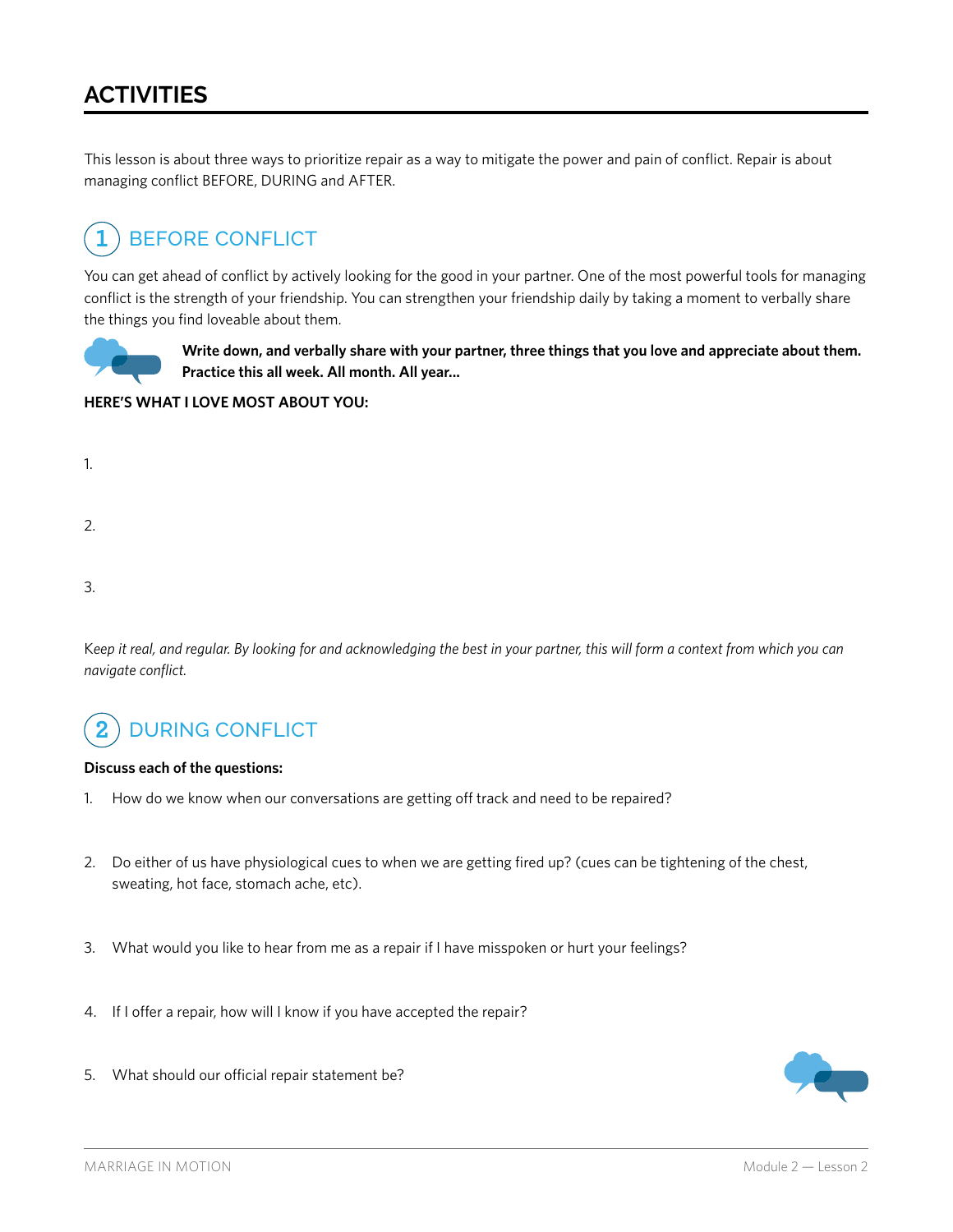#### **Examples of Repair Statements:**

- Honey, I'm sorry, can I try that again?
- I think I hurt your feelings, that was not my intention. Can we start over?
- That came out wrong, can you forgive me?
- I can feel myself getting frustrated. Maybe we should take a break.

#### **WRITE DOWN YOUR REPAIR STATEMENT OR STRATEGY BELOW:**

#### AFTER CONFLICT **3**

Below are the 4 steps to follow after conflict. Responsibility, Empathy, Commitment. Keep these handy when conflict does occur so you can repair and move on from it quickly.

- 1. **Acknowledge that you did something that affected another person.** "Yes, what I did, had an impact on you."
- 2. **Express empathy.** "I can appreciate that you feel sad, angry, gross. I'd probably feel the same thing if that happened to me."
- 3. **Demonstrate commitment to change.** "Oh man, I don't want you to ever feel like that again. I'll be more aware of that next time."
- 4. **The person receiving the apology either accepts the apology or asks for what else they need.**

*Of course these are very basic steps, and you can put all of this in your own style and language. The key is to actually repair, before... during... and after.*

#### *Now look for opportunities to try these things out for real.*